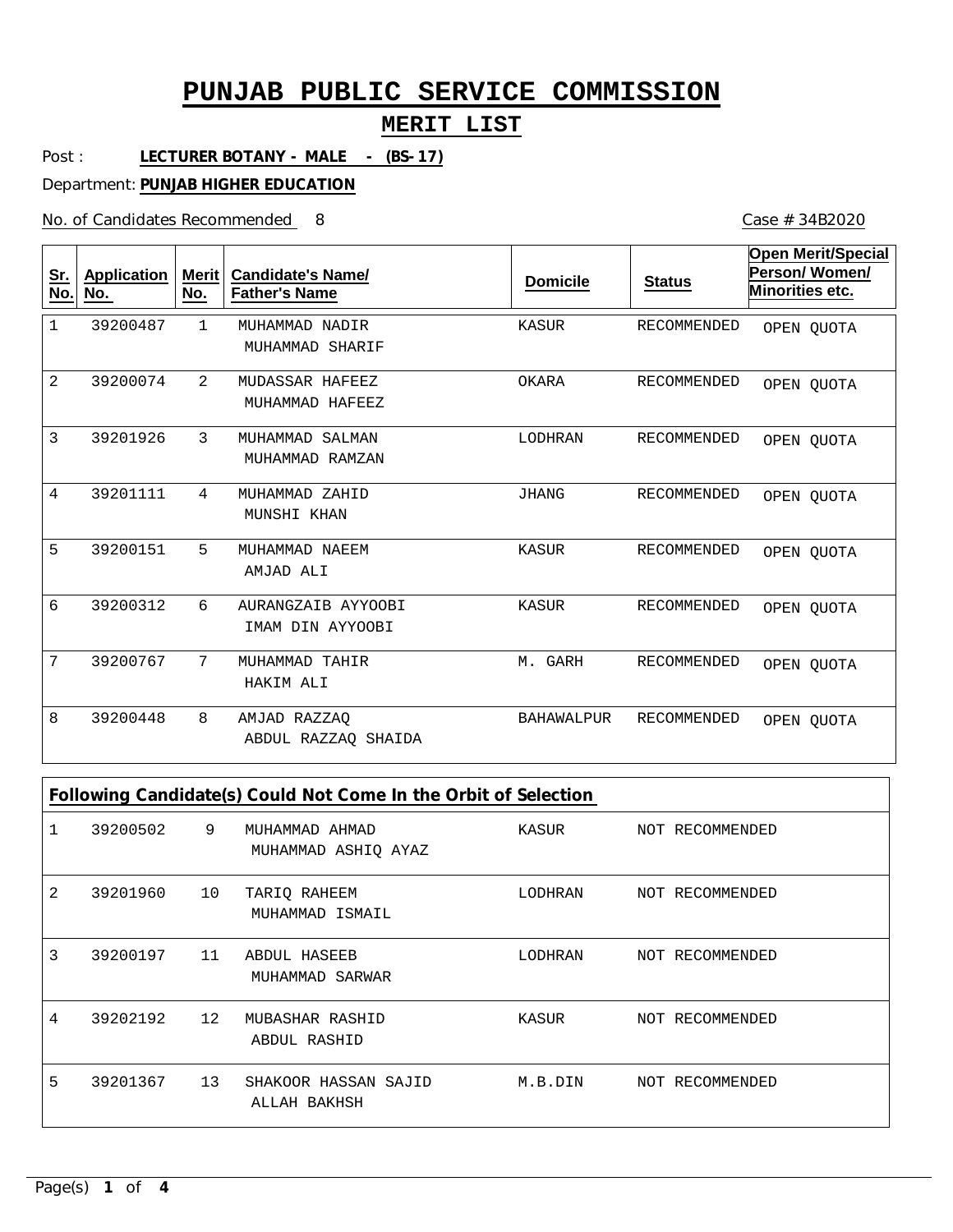### **MERIT LIST**

Post : LECTURER BOTANY - MALE - (BS-17)

Department: **PUNJAB HIGHER EDUCATION**

No. of Candidates Recommended

| <u>Sr.</u><br>No. | <b>Application</b><br>No. | Merit $ $<br>No. | <b>Candidate's Name/</b><br><b>Father's Name</b> | <b>Domicile</b>  | <b>Status</b>   | <b>Open Merit/Special</b><br>Person/Women/<br>Minorities etc. |
|-------------------|---------------------------|------------------|--------------------------------------------------|------------------|-----------------|---------------------------------------------------------------|
|                   |                           |                  |                                                  |                  |                 |                                                               |
| 6                 | 39200039                  | 14               | HAROON ALI<br>RIAZ AHMAD                         | LAHORE           | NOT RECOMMENDED |                                                               |
| 7                 | 39200992                  | 15               | OSAMA SHAFIO<br>MUHAMMAD SHAFIO                  | T.T. SINGH       | NOT RECOMMENDED |                                                               |
| 8                 | 39200126                  | 16               | KHIZAR HAYAT<br>MUHAMMAD NAWAZ                   | OKARA            | NOT RECOMMENDED |                                                               |
| 9                 | 39201363                  | 17               | MUHAMMAD ASIF<br>LIAOAT HUSSAIN                  | CHAKWAL          | NOT RECOMMENDED |                                                               |
| 10                | 39200787                  | 18               | KABIR HUSSAIN<br><b>JABIR HUSSAIN</b>            | M. GARH          | NOT RECOMMENDED |                                                               |
| 11                | 39200142                  | 19               | MUHAMMAD WASEEM<br>MUHAMMAD ASHIQ                | LODHRAN          | NOT RECOMMENDED |                                                               |
| 12                | 39201353                  | 20               | MUHAMMAD ISHFAQ<br>SHAH MUHAMMAD                 | LODHRAN          | NOT RECOMMENDED |                                                               |
| 13                | 39200872                  | 21               | HAFIZ MUHAMMAD ARSLAAN<br>SHAFIQ UR RAHMAN       | BAHAWALPUR       | NOT RECOMMENDED |                                                               |
| 14                | 39200482                  | 22               | RASHID IQBAL<br>MUHAMMAD IQBAL                   | BAHAWAL<br>NAGAR | NOT RECOMMENDED |                                                               |
| 15                | 39200059                  | 23               | MUHAMMAD MUSHTAQ<br>MUHAMMAD SHAREEF             | BHAKKAR          | NOT RECOMMENDED |                                                               |
| 16                | 39200895                  | 24               | MUHAMMAD YOUSAF ALI<br>GHULAM ALI                | LODHRAN          |                 | NOT RECOMMENDED                                               |
| 17                | 39200711                  | 25               | FAIZ ULLAH<br>SAIF ULLAH KHAN                    | D.G. KHAN        |                 | NOT RECOMMENDED                                               |

Case # 34B2020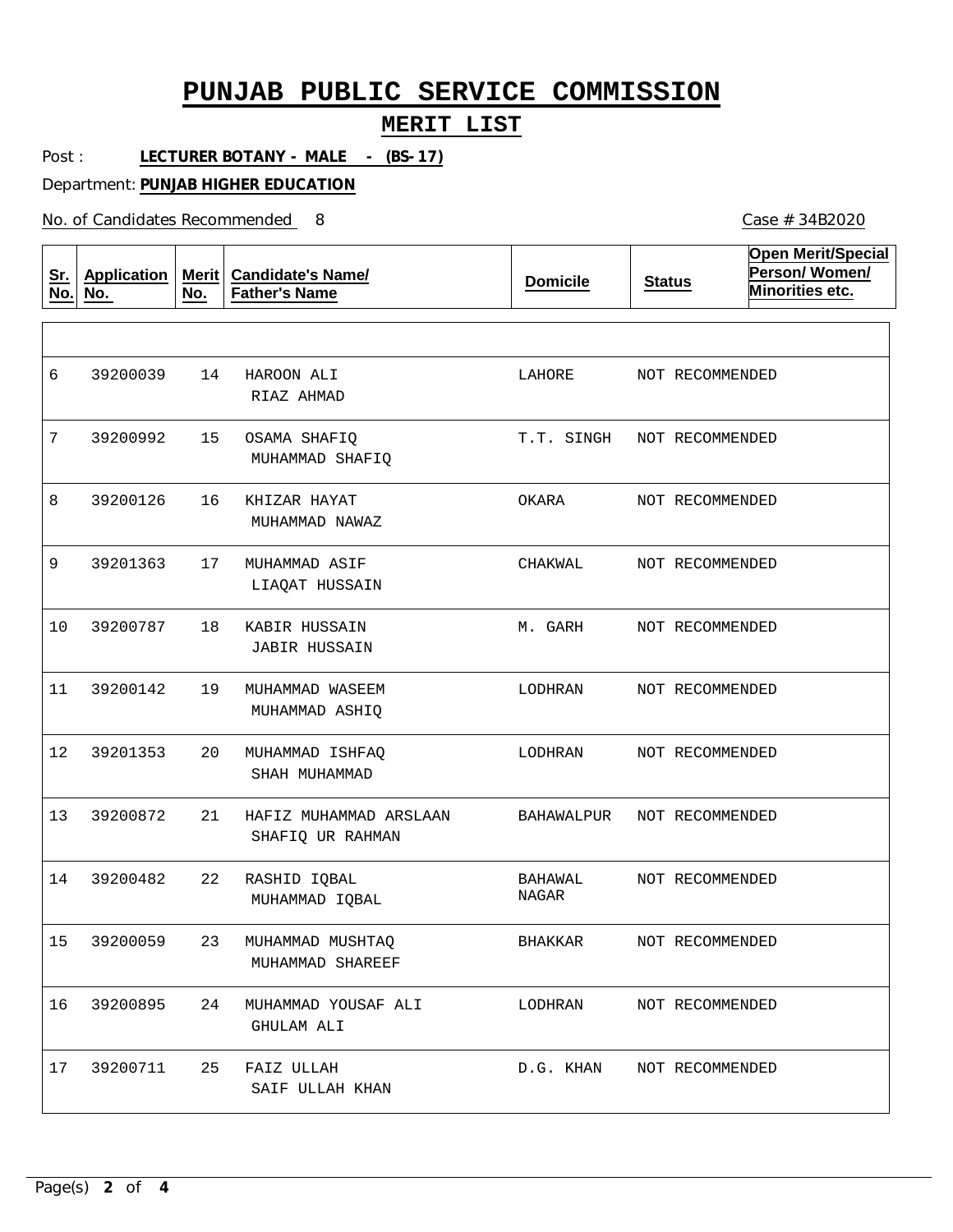### **MERIT LIST**

Post : LECTURER BOTANY - MALE - (BS-17)

Department: **PUNJAB HIGHER EDUCATION**

No. of Candidates Recommended

| <u>Sr.</u><br>No. | Application<br>No. | Merit<br>No. | <b>Candidate's Name/</b><br><b>Father's Name</b> | <b>Domicile</b> | <b>Status</b>   | <b>Open Merit/Special</b><br>Person/Women/<br>Minorities etc. |
|-------------------|--------------------|--------------|--------------------------------------------------|-----------------|-----------------|---------------------------------------------------------------|
|                   |                    |              |                                                  |                 |                 |                                                               |
| 18                | 39201485           | 26           | MUHAMMAD AFZAL<br>MUHAMMAD JALAL                 | LODHRAN         | NOT RECOMMENDED |                                                               |
| 19                | 39200085           | 27           | MUHAMMAD FAROOO KHAN<br>MUHAMMAD ASLAM KHAN      | MULTAN          | NOT RECOMMENDED |                                                               |
| 20                | 39200320           | 28           | MUHAMMAD<br>IHSAN ULLAH<br>MUHAMMAD ZAFAR ULLAH  | M. GARH         | NOT RECOMMENDED |                                                               |
| 21                | 39200783           | 29           | MUHAMMAD AJMAL<br><b>GHULAM AKBAR</b>            | M. GARH         | NOT RECOMMENDED |                                                               |
| 22                | 39201987           | 30           | MAZHAR ABBAS<br>SHER MUHAMMAD                    | JHANG           | NOT RECOMMENDED |                                                               |
| 23                | 39201887           | 31           | MUHAMMAD ARSLAN TARIO<br>TARIQ MAHMOOD           | GUJRAT          | NOT RECOMMENDED |                                                               |

### **Following Candidate(s) Could Not Qualify the Interview**

| 1 | 39201875 | AAMIR SHEHZAD<br>ATTA MUHAMMAD      | M. GARH    | FAIL |
|---|----------|-------------------------------------|------------|------|
| 2 | 39200413 | FAROOQ AHMAD<br>MUHAMMAD ALI        | CHINIOT    | FAIL |
| 3 | 39200386 | AAMIR RAHMAN<br>LIAQAT ALI          | T.T. SINGH | FAIL |
| 4 | 39201177 | MUHAMMAD SHAHBAZ<br>DILAWAR HUSSAIN | LAYYAH     | FAIL |

Case # 34B2020